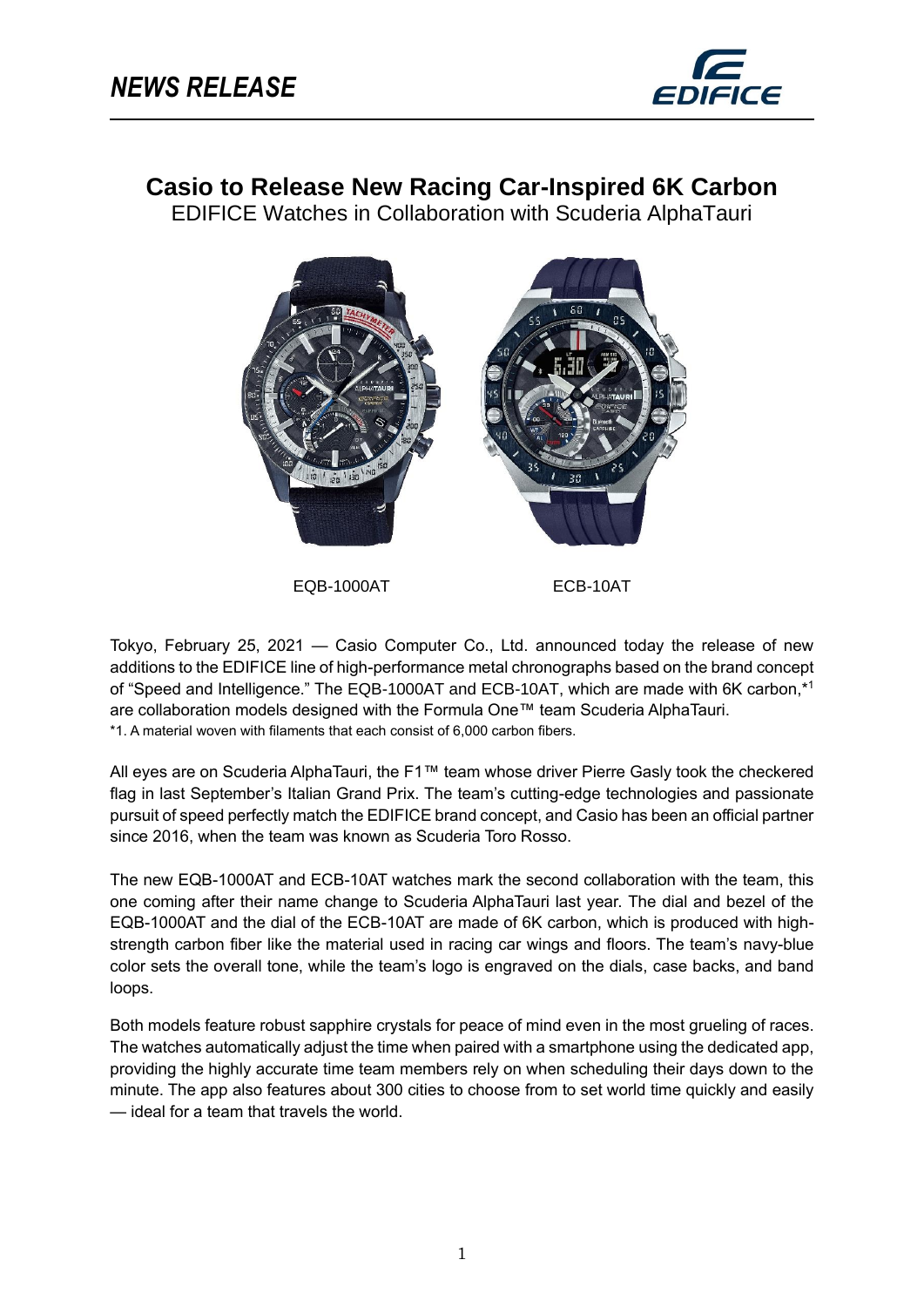#### ▪ EQB-1000AT

Based on the original slim-profile EQB-1000 chronograph with its Tough Solar power system, this new watch connects via the dedicated app to easily set both the main display and inset-dial display to any two cities. Made with Cordura® fabric, the durable band can withstand the toughest conditions.



#### ▪ ECB-10AT

Based on the original ECB-10 with its Schedule Timer function, which syncs with a smartphone's calendar app<sup>\*2</sup> to display schedule start and end times on the LCD, as well as provide audible alerts, this new watch also connects with a smartphone to adjust automatically to the correct local time as you travel. The resin band provides a supremely comfortable fit.

\*2. iOS: Calendar, Android: Google Calendar







ECB-10AT 6K carbon dial Team logo (band loop)